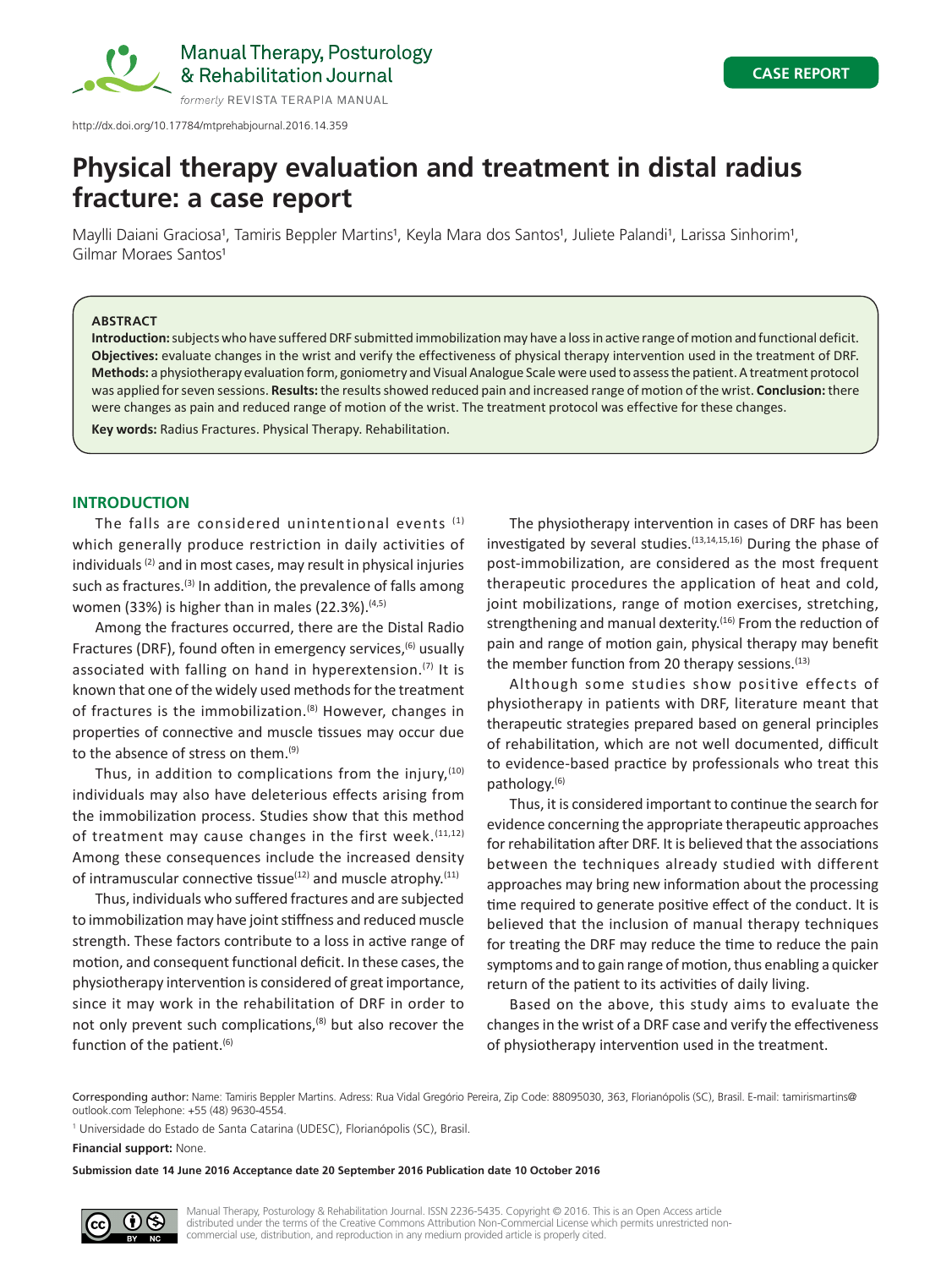

# **METHODS**

## **Study**

This is a case report characterized as a descriptive and longitudinal study with purposive sample.

## **Local and research period**

This study was conducted at the Clinical School of Physiotherapy at the University of the State of Santa Catarina - UDESC in Florianópolis. Both evaluation or physiotherapy intervention were carried out from March 10 to April 9, 2014.

## **Study Tools**

The instrument used was a Physiotherapy Assessment Form, the Visual Analogue Scale (VAS) and goniometer.

The physiotherapy assessment form was developed by the teachers responsible for Orthopedics discipline UDESC. This worksheet contained identification data, clinical history, physical examination, objectives and behaviors.

It was used the VAS to measure the level of pain in the wrist of the patient. This scale is graduated in ten levels, where zero is no pain and ten is the worst possible pain. Therefore, the pain is classified in three levels: mild (zero to two), moderate (three to seven) and severe (eight to ten).

The goniometry was carried out using a goniometer, in order to evaluate the angulation range of active movement in the wrist: flexion, hyperextension, deviation ulnar and radial. The measurements were performed according to Marques.<sup>(17)</sup>

The VAS was applied during the evaluation and weekly during each intervention. The goniometry was used in the evaluation and reassessment date.

## **Case report**

Female patient, 57 years old, with a clinical diagnosis of left Radio Distal fracture after falling from her height, the date of November 16, 2013. He was treated with immobilization by plaster during two months after the injury. After removal of the plaster, it was made continuous use of orthopedic splint until the valuation date. She was referred to UDESC physiotherapy service at the date of March 10, 2014. No others physiotherapeutic interventions were made prior to the valuation date.

## **Procedures**

The study was approved by the Ethics of the State University of Santa Catarina Committee (UDESC), number 789,272.

The subject was informed about the study and then signed a free and informed consent.

Seven physiotherapeutic sessions were held for four weeks, twice a week, during 40 minutes. The patient did not attend the treatment in the second week. The intervention and physiotherapeutic evaluation were performed by a single therapist. The established treatment plan aimed to: reduce pain and gain left wrist range of motion for flexion, hyperextension, ulnar and radial deviation.

To meet these objectives, the treatment protocol consisted of manual therapy, intra-articular mobilization exercises and kinesiotherapy exercises associated with thermotherapy. Thus, it was obtained the following sequence:

- a) Technical myofascial release: kneading, deep landslides and fascial traits in wrist flexors and extensors muscles and palmar aponeurosis.
- b) manual traction passive exercise: in radio carpal and humerus-radial joints.<sup>(18)</sup> Three replicates were made for 30 seconds.
- c) intra-articular mobilization: slips (radio ulnar distal, proximal carpal radio and humerus-radial joints). The mobilizations were initially made in the grade I and as the pain decrease it was made in grade II and III.<sup>(18)</sup> Two series were made of 20 oscillations.
- d) thermotherapy application associated with range of motion exercises for the wrist: wrist passive and active exercises (flexion, hyperextension, radial and ulnar deviation) in the whirlwind. Initially two sets of ten repetitions were done. With the reduction of pain, it was changed to three sets of 15 repetitions. These procedures were performed according to Kisner and Colby.(19)
- e) passive stretching for flexors and extensors muscles of the wrist. The stretches were conducted in two series of one minute each muscle. Stretches performed as Kisner and Colby.(19)

## **Data analysis**

To analyze the results of the VAS, an arithmetic mean was made among the results of each day of the week. Thus, each week of treatment showed one value for the level of pain.

## **RESULTS**

The results, concerning the evolution of the wrist movements of flexion, extension and ulnar and radial deviation, according to the goniometry are shown in Table 1.

Figure 1 shows the VAS results at each week intervention. Regarding the results of pain, the patient on the valuation date, pain in the left wrist with VAS = 7. At the end of treatment, in revaluation, the patient presented VAS = 0.

Through evaluation form it was obtained the functional kinesio diagnosis: range of motion reduction in left wrist. It was also observed the main complaint of the patient which was the presence of pain in the left wrist at resting and during passive and active movement.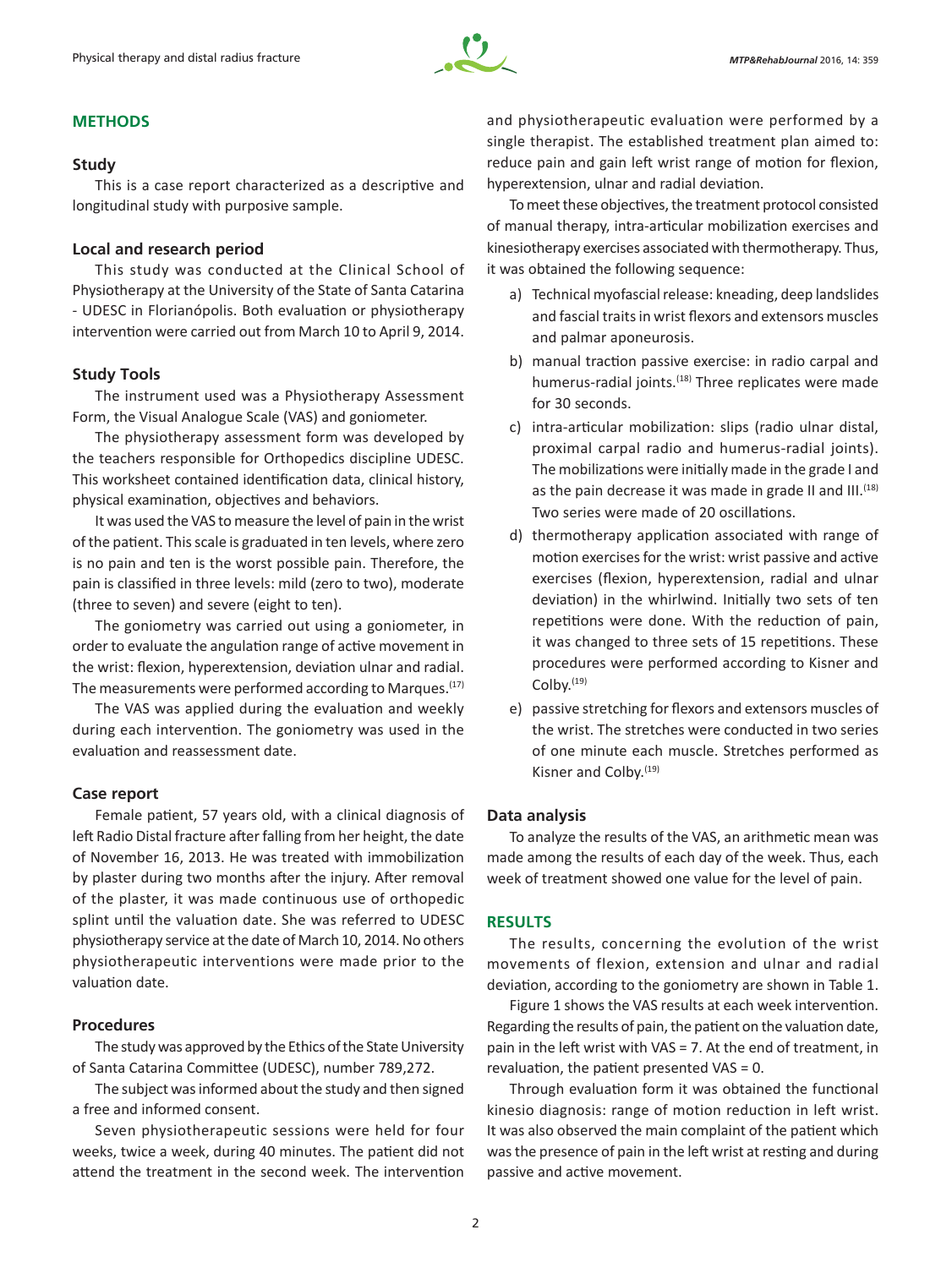

**Table 1:** Goniometry pre- and post-physiotherapeutic intervention for active range of motion of the wrist.

| <b>Movements</b>                 | <b>PRE</b> |      | POST  |      |
|----------------------------------|------------|------|-------|------|
|                                  | Right      | Left | Right | Left |
| <b>Flexion</b> (degrees)         | 50         | 5    | 50    | 51   |
| <b>Hyperextension</b> (degrees)  | 40         | 20   | 49    | 55   |
| Radial deviation (degrees)       | 20         | 10   | 20    | 20   |
| <b>Ulnar deviation</b> (degrees) | 30         | 20   | 33    | 38   |



Figure 1: Pain Scale (left wrist) measured in the first, second, third and fourth weeks of physiotherapy intervention.

## **DISCUSSION**

The Distal Radio Fractures (DRF) may bring numerous complications for the individuals who suffered. (10) The physiotherapy intervention is considered relevant for the rehabilitation process. (13) The aim of this study was to evaluate a case of distal radius fracture (DRF) after fall, and verify the main physical changes. Furthermore, it was also verified the effect of physiotherapeutic treatment plan in these disorders.

It was observed through physiotherapy evaluation that the main changed aspect was the range of motion, and that the main complaint of the patient was associated with the presence of pain. With the proposed treatment protocol, it was found as a result, active range of motion gain for the wrist as well as reduction in pain levels until its absence.

Regarding pain, on the valuation date, the patient reported severe pain. Almeida, Tsai and Costa,<sup>(13)</sup> also found in their study, the pain as a major complication of DRF. This factor may be explained based on the method of treatment used in this case, which was the use of plaster for two months after the date of injury. Yeng, Kaziyama and Teixeira<sup>(20)</sup> state that the stillness may be one of the triggers of pain. The authors state that the pain may be related to a muscular deficiency arising from flexibility to movement loss.<sup>(20)</sup>

In the initial evaluation of the goniometer for all analyzed movements, it was found smaller angles to the left wrist with respect to the right wrist. These results support the Almeida study findings (2014). In the study by Engles (1994) it was found that the absence process of movement caused by immobility may result loss in basic components of the tissue, and have a negative impact on their function. Thus, a greater joint limitation caused by stiffness, will require greater strength of the individual to move the fixed segment in its range of appropriate movement. (21)

The treatment plan implemented for this case obtained effect with respect to pain relief, which went from intense (first evaluation) to absent (last evaluation). During the weeks of intervention, there was a reduction in pain gradually and progressively. In the first week, the patient still had severe pain. In the second, the pain appeared as moderate. In the third as mild. And in the fourth week the pain already nonexistent.

Other studies have also found decreased levels of pain through therapeutic exercises in the intervention of the DRF. (13,14,15) It was observed the positive effect of manual therapy in several types of pain. <sup>(22.23)</sup> Thus, the results regarding pain in this study may be associated with both kinesiotherapy exercises performed, but also manual therapy techniques. Still, such gains may result from the exercises performed in the whirlwind through thermotherapy, since its physiological effects include analgesia. (24)

The final evaluation of the active range of motion showed through the goniometer, that all assessed angles increased with respect to baseline (data for the left wrist). Besides increasing, all angles were similar to the unaffected wrist. Almeida, Tsai and Costa,<sup>(13)</sup> also observed such results after making their treatment protocol. It is noteworthy that the protocol performed by these authors took place in 20 sessions and also included strengthening exercises, while in this study occurred only seven sessions and strength exercises have not been proposed.

It is noteworthy that the protocol conducted by the authors occurred in 20 sessions and included strengthening exercises and stretching. However, the present study found the same results from seven sessions. In this sense, the studied protocol showed quick results with respect to the gain range of motion and reporting of pain. When comparing the subjects assessed by two studies, it is observed that both are female and are presented in the same age group. For both protocols, sessions occurred twice a week with similar periods of time.

The differences among the results of the two studies may be justified based on defaulted conduct. Among these the one which showed similarity between the two protocols were stretching exercises. However, in this study utilized it was used stretching exercises and maintained for at least one minute per muscle group, while Almeida, Tsai and Costa<sup>(13)</sup> opted for active stretches that were held between five and 15 seconds. Active stretching exercise has been considered in the literature as the most effective in relation to passive. $(25)$ Thus, it is suggested that the time kept during stretching may have influenced these results, since the minimum time of 30 seconds is considered ideal.(26)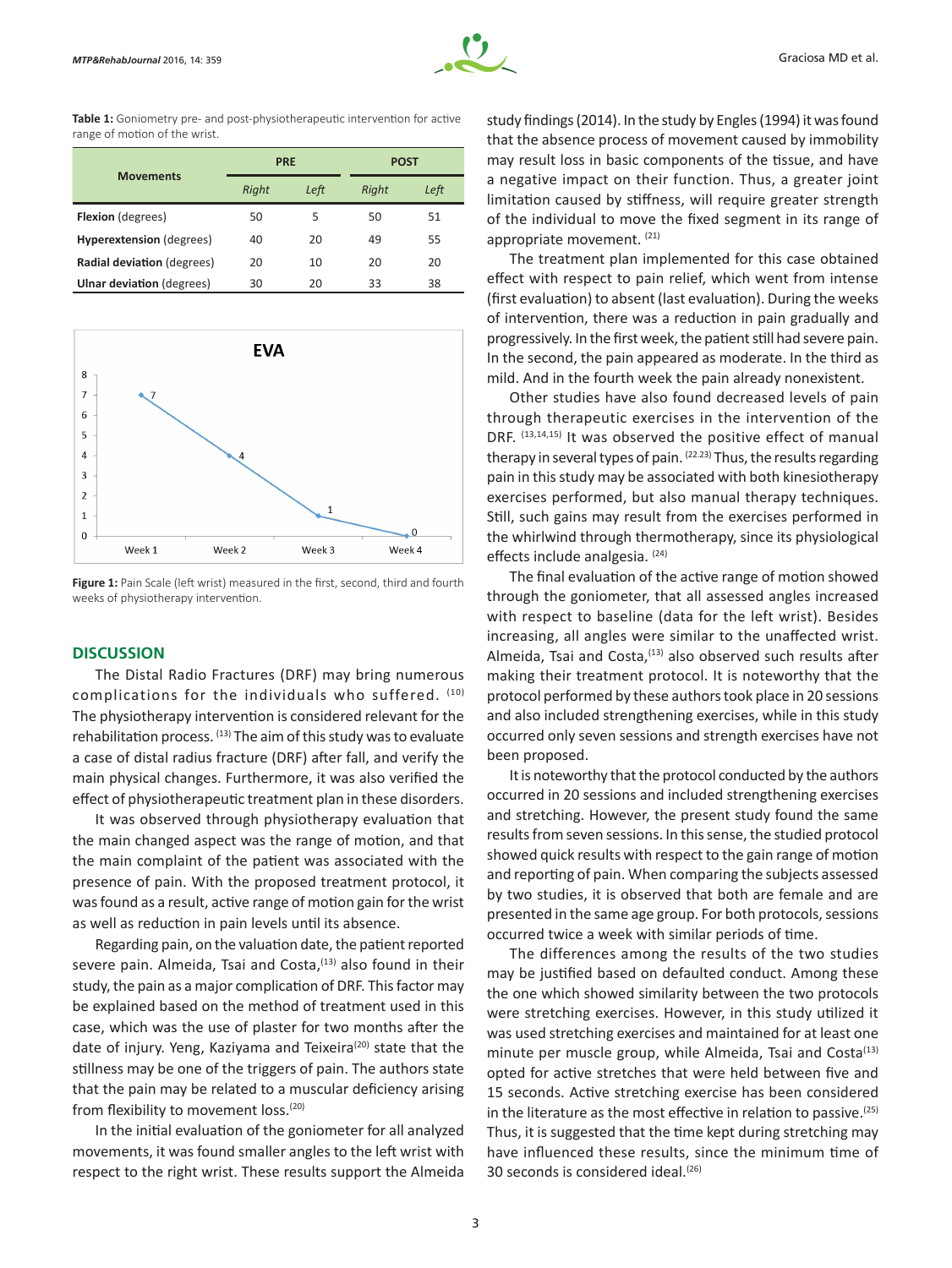

In this sense, the study protocol showed quick results with respect to the range of motion gain. One factor which may have influenced the improvement, is due to manual therapy promote plasticity of fascial tissue through the reorganization of collagen fibers, thus enabling an increase in the length of the body tissues.<sup>(27)</sup>

And, by explaining the increased range of motion, the use of the whirlwind provided to increase the metabolism and local circulation, and thereby promoting the extensibility of soft tissue, muscle relaxation and a decrease in joint stiffness.<sup>(28)</sup>

In addition to the range of motion gain be associated with thermotherapy, it is known that therapeutical exercises, and intra-articular mobilizations were crucial to this development. Such techniques reduce the stiffness because they stimulate the production of synovial fluid in the joints. Also avoid the reduction of sarcomeres in series and deposition of intramuscular fat, preventing the shortening and reduced muscle strength.(28)

The main changes observed in this case DRF probably are related to prolonged immobilization period in the treatment of the patient. This fact shows the necessity for the physiotherapist to pay attention to the undesirable effects of immobilization, to prevent further damage during treatment.(28)

It is known that the tissues adapt the loads imposed on them, and the absence of load may cause tissue injury  $(9)$ bringing functional impairment. Finally, it is known that the early mobilization in these cases helps in the condition maintenance of the member and prevents complications.<sup>(29)</sup>

According to the results of this study, the established physiotherapy intervention protocol contributed to the elimination of pain and increased wrist range of motion. It is believed that such benefits were achieved through the set of selected techniques.

## **CONCLUSION**

The proposed treatment protocol was effective in seven sessions, allowing the reduction of pain and increased wrist range of motion in the patient. Once the protocol allowed no pain at the end of the treatment, and complete recovery of motion.

#### **AUTHOR'S CONTRIBUTION**

MDG and TBM: Design and development (provided the idea for research or article and created the hypothesis); MDG: methodological design (planning methods to generate the results); GMS and LS: Supervision (responsible for organizing and execution of the project and writing of the manuscript); MDG and TBM: Collection and processing of data (responsible for experiments, patients and organization of data); MDG: Analysis / interpretation (responsible for statistical analysis, evaluation and presentation of results); CFS: Literature survey (participated in the bibliographical research and articles survey); MDG, TBM, CFS, GMM: Wording (responsible for writing a substantive part of the manuscript); MDG, TBM, CFS, GMM and LS: Critical revision (responsible for reviewing the intellectual content of the manuscript before final submission).

#### **CONFLICTS OF INTEREST**

The author(s) declare that they have no competing interests.

#### **REFERENCES**

- 1. Moura RN, Santos FC, Drumeier M, Santos LM, Ramas LR. Quedas em idosos: fatores de risco associados. Gerontologia. 1999;7(2):15-21.
- 2. Perracini MR, Luiz RR. Fatores associados a quedas em uma coorte de idosos residentes na comunidade. Rev Saúde Pública. 2002.36(6):709-16.
- 3. Del D, Giovâni F, Danielle LA. Quedas e fraturas entre residentes de instituições de longa permanência para idosos. Revista Brasileira de Epidemiologia. 2013.16(1):68-76.
- 4. Fabrício SCC, Rosalina A, Partezani R, Moacyr LCJ. Causas e consequências de quedas de idosos atendidos em hospital público. Rev Saúde Pública. 2004.38(1):93-9.
- 5. Hamra A, Marcelo BR, Omar FM. Correlação entre fratura por queda em idosos e uso prévio de medicamentos. Acta Ortop Bras. 2007.15(3):143-5.
- 6. Barbosa PSH, Luci FT, Robert BC. Reabilitação das fraturas do rádio distal. Acta Ortopédica Brasileira. 2009.17(3):182-186.
- 7. Belloti JC, dos Santos JBG, Erazo JP, Iani LJ, Tamaoki MJS, de Moraes VY, et al. Um novo método de classificação para as fraturas da extremidade distal do rádio–a classificação IDEAL. Revista Brasileira de Ortopedia. 2013.48(1):36-40.
- 8. Albertoni WM, Paula EJL, Toledo LFQ, Giostri G, Freitas A. Fraturas instáveis da extremidade distal do rádio: estudo multicêntrico. Rev Bras Ortop. 2002.37(10):436-44.
- 9. Aquino CF, Viana SO, Fonseca ST. Comportamento biomecânico e resposta dos tecidos biológicos ao estresse e à imobilização. Fisioterapia em Movimento. 2005.18(2):35-43.
- 10. Reis FB, Corvello MC, Françoso RM, Faloppa F, Masiero D. Terapia ocupacional no tratamento das fraturas do terço distal do rádio. Folha méd. 1990.100(1/2):15-8.
- 11. Appell HJ. Muscular atrophy following immobilization. Sports Med. 1990;7:42-58.
- 12. Durigan JLQ, Cancelliero KM, Dias CNK, Silva CA, Guirro RRJ, Polacow MLO. Efeitos da imobilização articular aguda nos músculos do membro posterior de ratos: análise metabólica e morfométrica. Fisioterapia e Pesquisa. 2006.13(2):31-36.
- 13. Almeida AL, Jenny T, Costa VSF. Reabilitação fisioterapêutica ambulatorial pós fratura distal de rádio: proposta de protocolo em estudo de caso. Universitas: Ciências da Saúde. 2014.11(2):121-127.
- 14. Kay S, Margaret M, Kathy S. An advice and exercise program has some benefits over natural recovery after distal radius fracture: a randomised trial. Australian Journal of Physiotherapy. 2008.54(4):253-259.
- 15. Bruder A, Taylor NF, Dodd KJ, Shields N. Exercise reduces impairment and improves activity in people after some upper limb fractures: a systematic review. Journal of physiotherapy. 2011.57(2):71-82.
- 16. Michlovitz SL, LaStayo PC, Alzner S, Watson E. Distal radius fractures: therapy practice patterns. Journal of Hand Therapy. 2001.14(4):249-257.
- 17. Marques AP. Manual de goniometria. 2ª ed. São Paulo: Manole; 2003.
- 18. Edmond SL. Manipulação e mobilização: técnicas para membros e coluna. São Paulo: Manole; 2000. 289 p.
- 19. Kisner C, Colby LA. Exercícios terapêuticos: fundamentos e técnicas. Manole; 2009.
- 20. Yeng LT, Helena HSK, Manoel JT. Síndrome dolorosa miofascial. Jornal Brasileiro de Oclusão, ATM & Dor Orofacial. 2010.3(9).
- 21. Engles M, Donatelli RA, Wooden MJ. Tissue response. Orthopedic Physical Therapy. 2nd ed. New York: Churchill Livingstone; 1994.
- 22. Fernandes GVB, Fernandes WVB, Macedo CSG, Zeferino TV. Efeito da terapia manual na dor e mobilidade lombar de atletas com lombalgia. Ter. Man. 2009.7(31):181-185.
- 23. Silva RBX, Afonso SIS. Fisioterapia manual na síndrome dolorosa miofascial (SDM). Ter. Man. 2003.2(2):74-77.